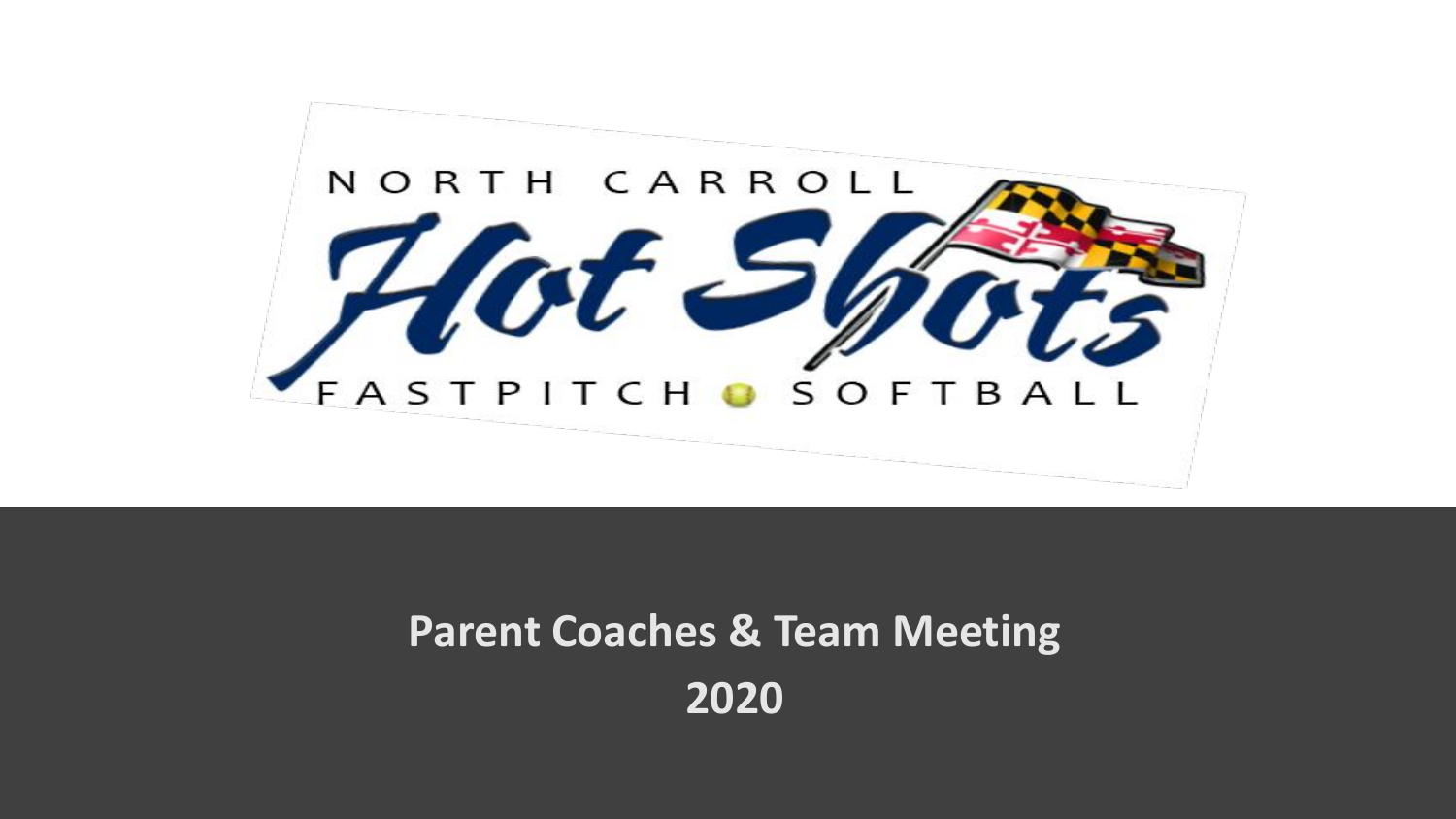### Hot Shots Board Members

- Mike Hernandez President
- Jen Lettau Vice President
- Drea Pfoutz- Secretary
- Mike Burkhouse- Board Member
- Greg Franzoni- Board Member
- Carlos Hall Board Member
- Jonathon Kleiner- Board Member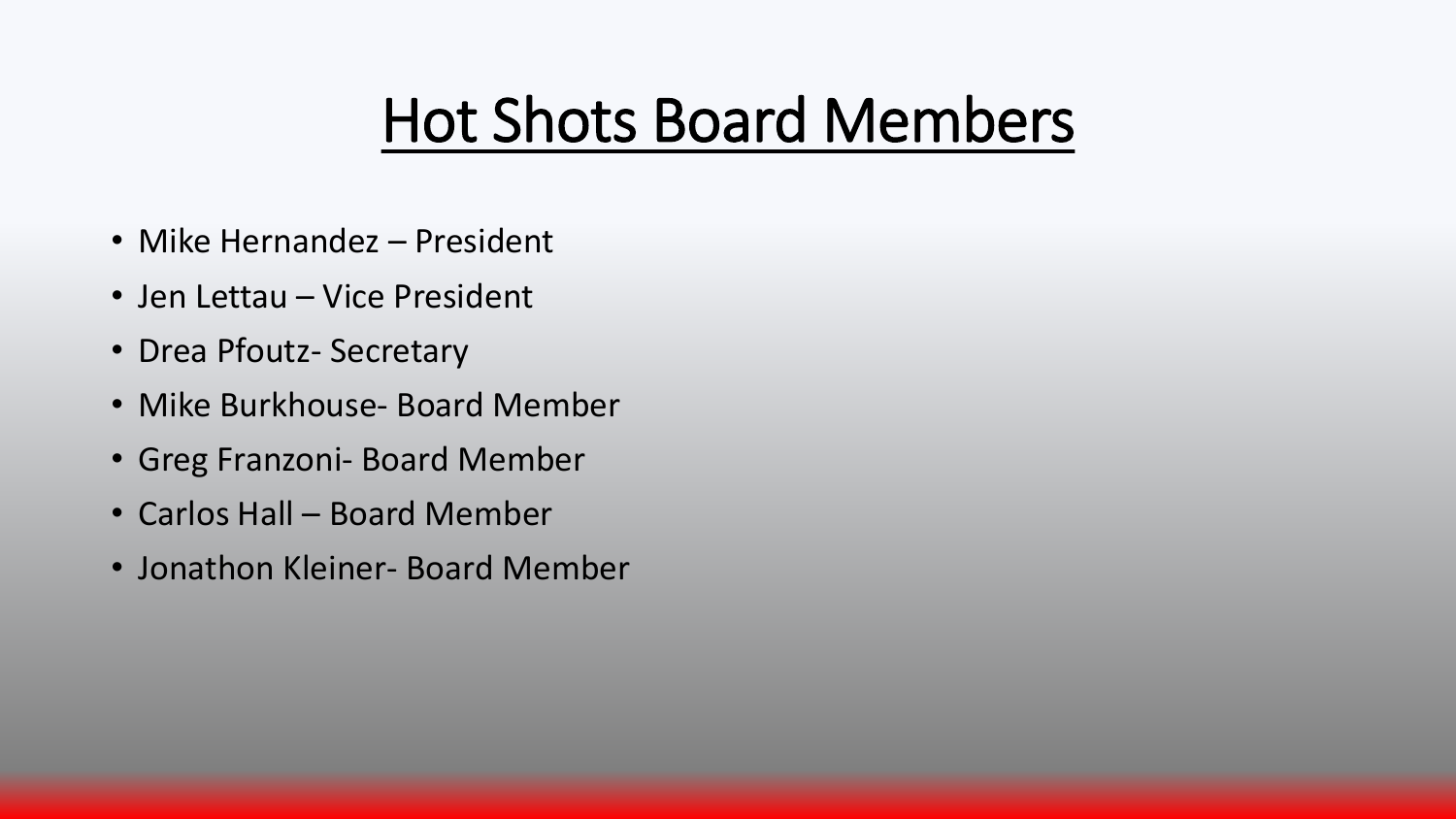#### Mission Statement

- To instruct and educate players in the skills required to participate at the recreational, travel, high school and college levels of play, while assisting players to improve their skills and knowledge of the game.
- To provide guidance and support, both on and off the field.
- To encourage sportsmanship and develop character, leadership, and a positive attitude.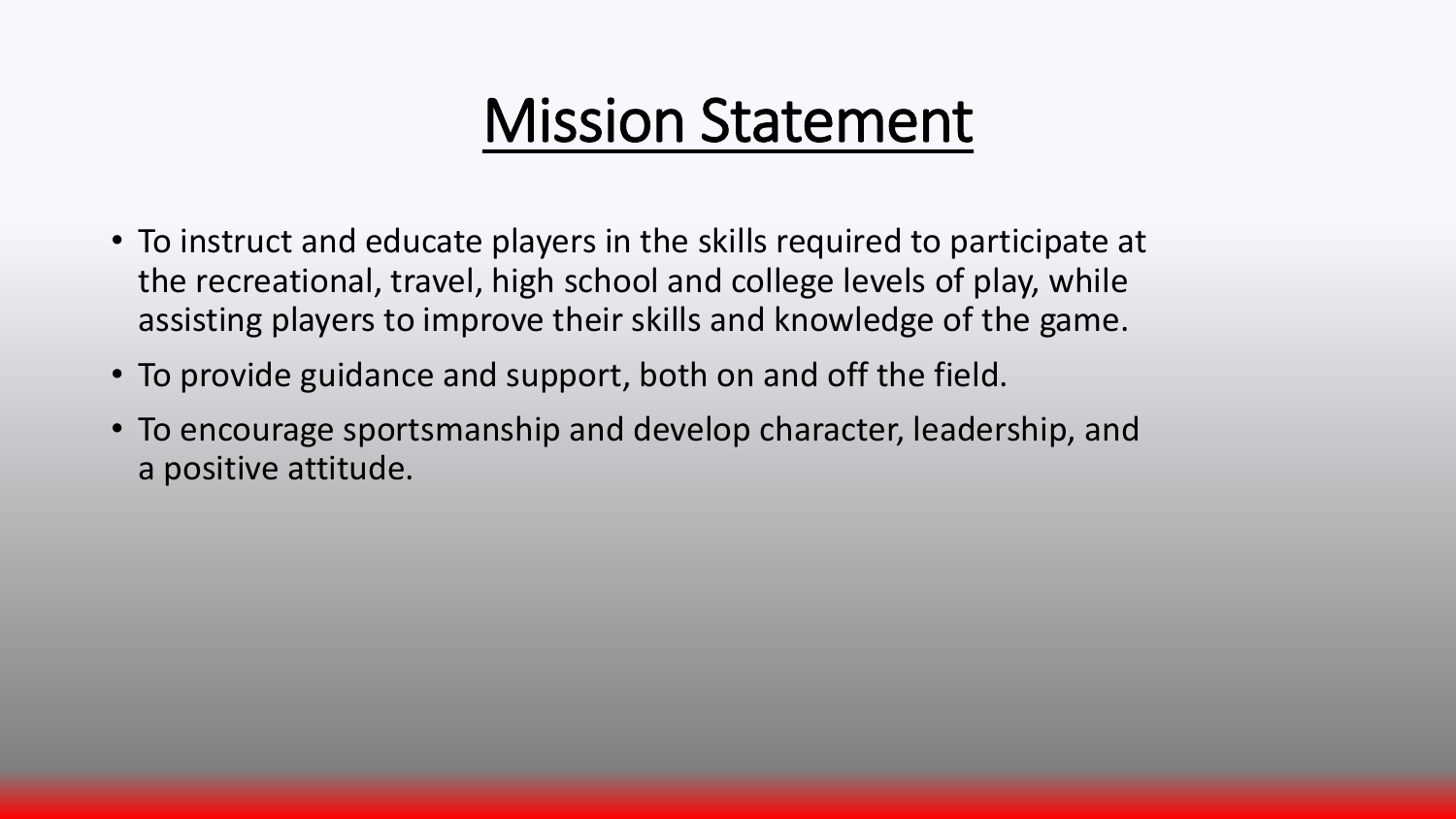### Recs & Parks. Policies

- All Coaches are required to have a Carroll County Recs & Parks Badge with them at all times while with the players. This badge is provided by the Carroll County Recs & Parks and requires an annual background check to be acquired.
- When THUNDER OR LIGHTNING happens, ALL ATHLETIC FIELDS must be cleared for 30 MINUTES PER OCCURRENCE.

THUNDER & LIGHTNING: Effectively immediately, once lightning is observed or thunder is heard during outdoor recreation council activities, all athletic fields must be cleared for a period of 30 minutes. If lightning is observed (or thunder heard) again, the 30 minute period of cleared fields starts over. Practice/Games/Scrimmages must be immediately stopped and field is cleared of all persons (Coaches/Parents/Participants). There are to be no children, parents, coaches or others on the field. Everyone is to seek shelter in their cars or inside the facility. Standing on the field or off to the side is prohibited. Lighting can still strike at anytime. This being said everyone must following these guidelines. This is for all NCRC sponsored outdoor activities.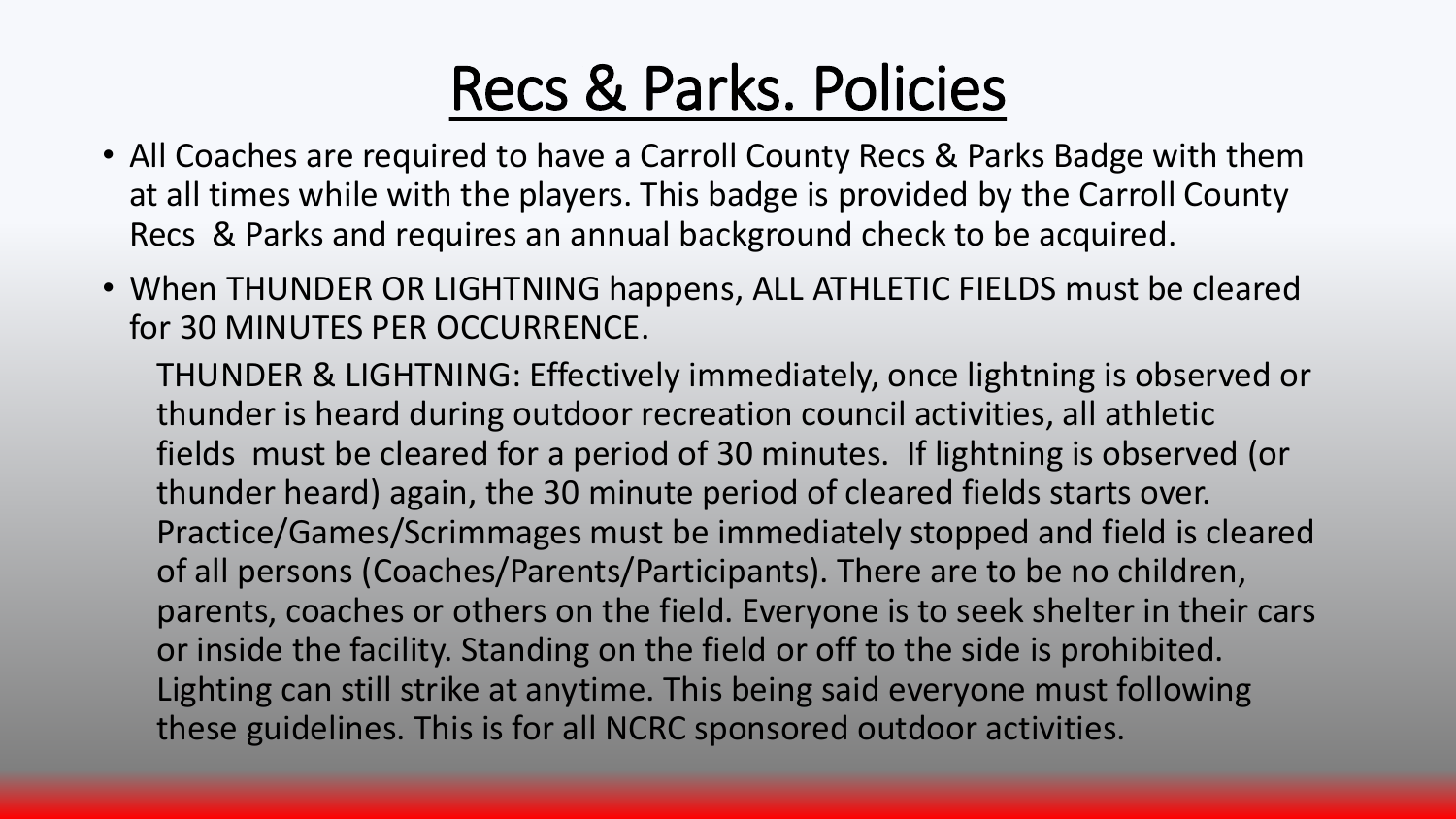# Registration Fees & Regulations

- Registration fees are non-refundable.
- Online payments are available Credit Card payments are subject to processing fees.
- Any participant not paid to date will not be able to participate in games or practices. Teams/players could be subject to loss of participation in tournaments.
- Each team is required to help at 1 tournament concession stand which will be assigned by the coaches.
- All tournament teams are required to participate in two, and Rec. Teams are required to participate in one mandatory organization fundraiser.
- Registration fees include the following: tournament and league fees, field maintenance, equipment and supplies (balls, chalk t's etc.), Rec Council fee (porta pots, background checks, field maintenance, insurance etc.), as well as miscellaneous expenses for the organization. Rec players will receive one uniform shirt.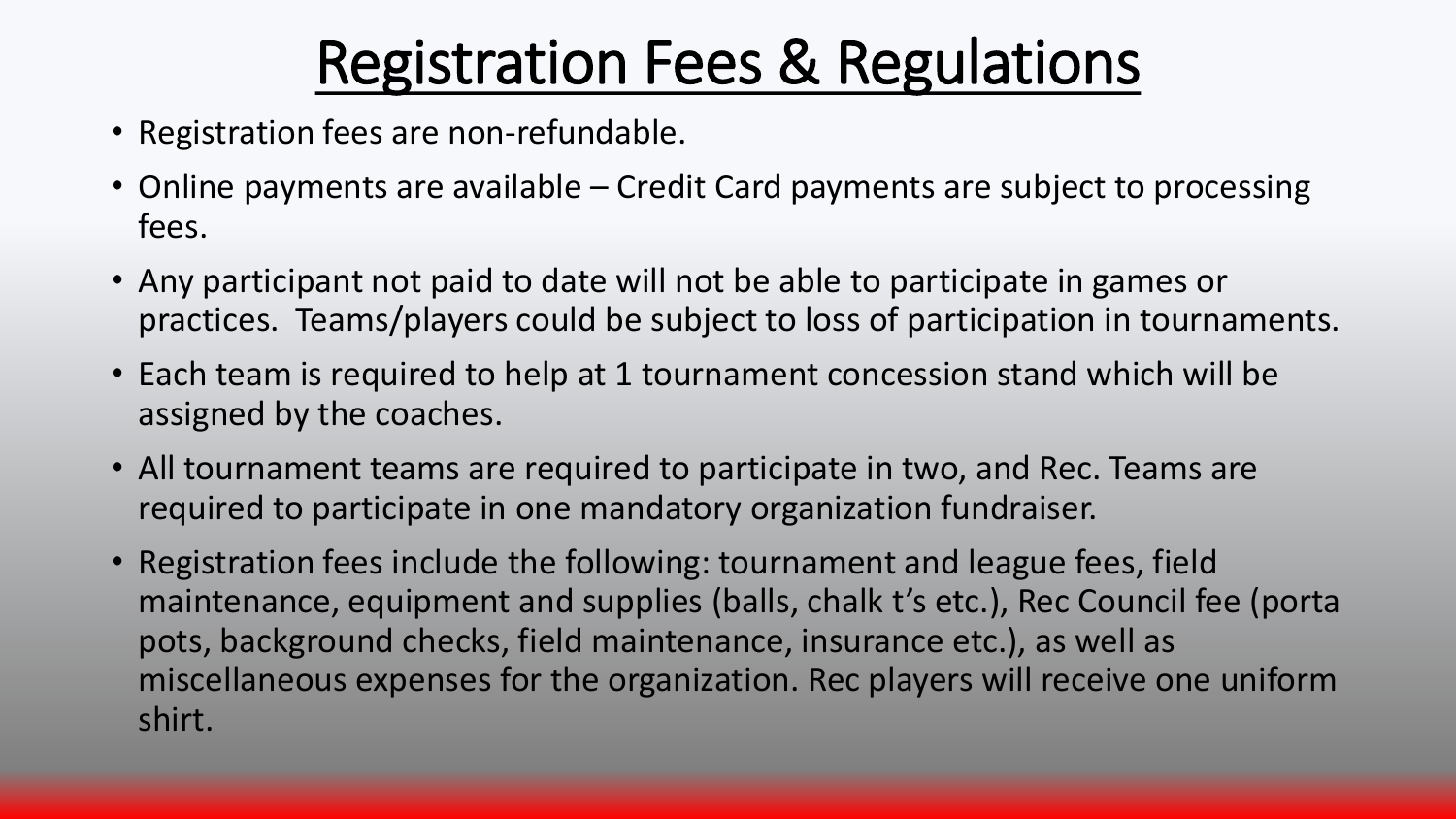### Registration Fees & Regulations cont.

- Anyone wanting to exempt themselves from the required fundraisers has an "optout" option by paying the \$100 fee listed on the registration form. The exemption option requires you to pay your registration dues in full **and does not exempt you from working the assignment that your team has during the events.**
- Recreation teams will be created after an evaluation of all players to determine balanced teams.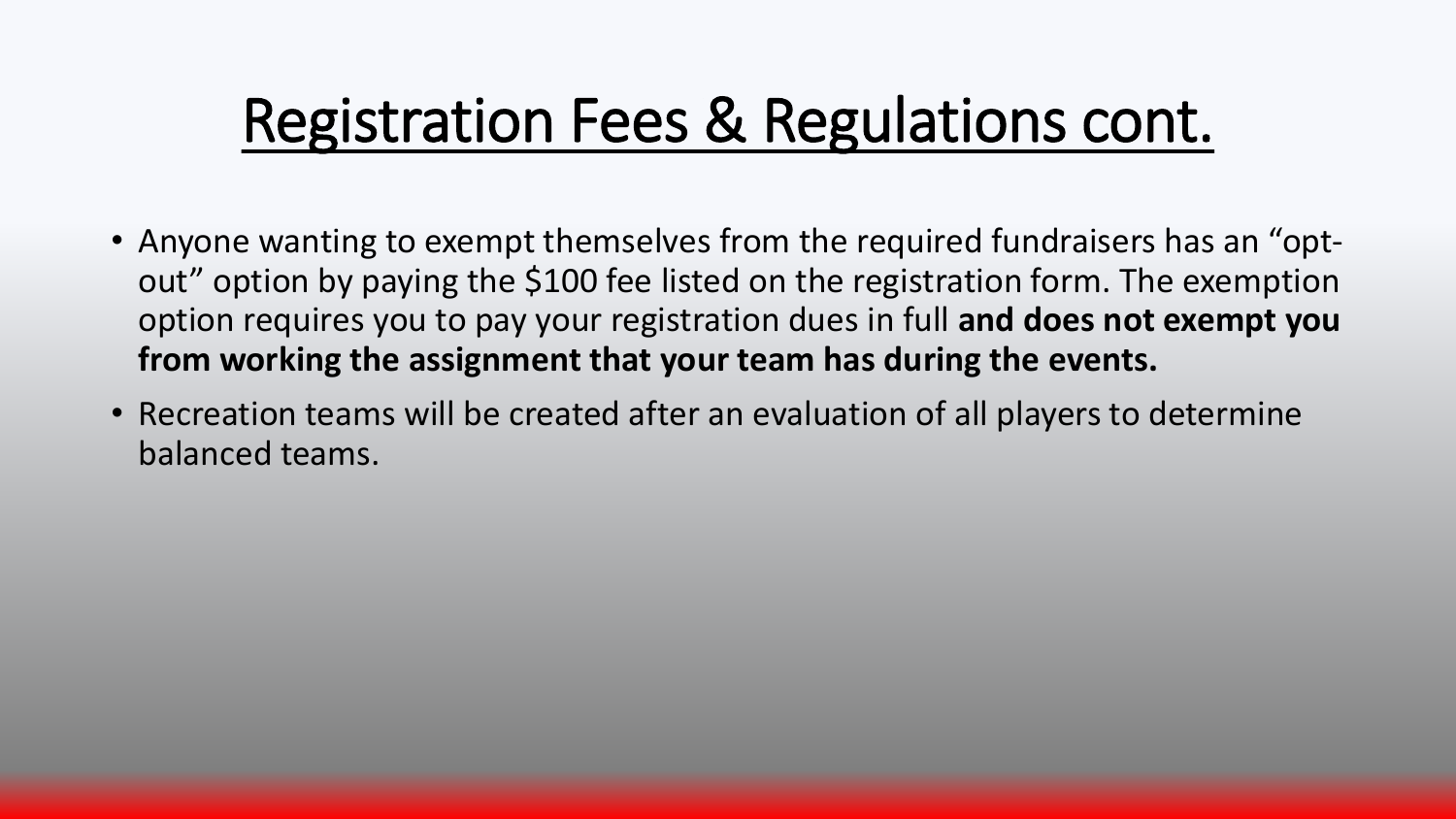### Team Fundraising

• All Hot Shots travel teams are permitted to hold fundraising activities if they conform to Hot Shots Policies. North Carroll Recreation Council requires all monies gained during said events to be given directly to the organization for deposit into the team account within 1 week of the event. Never shall the money be kept by the coach or team treasurer. Monies shall be used for things like: tournament expenses, equipment, team events, etc. The Hot Shots Board reserves the right to discipline teams, coaches, parents or players who are in violation of the rules. Final authority for any fundraising and disbursement of monies raised by teams registered through the Hot Shots organization lies with the Board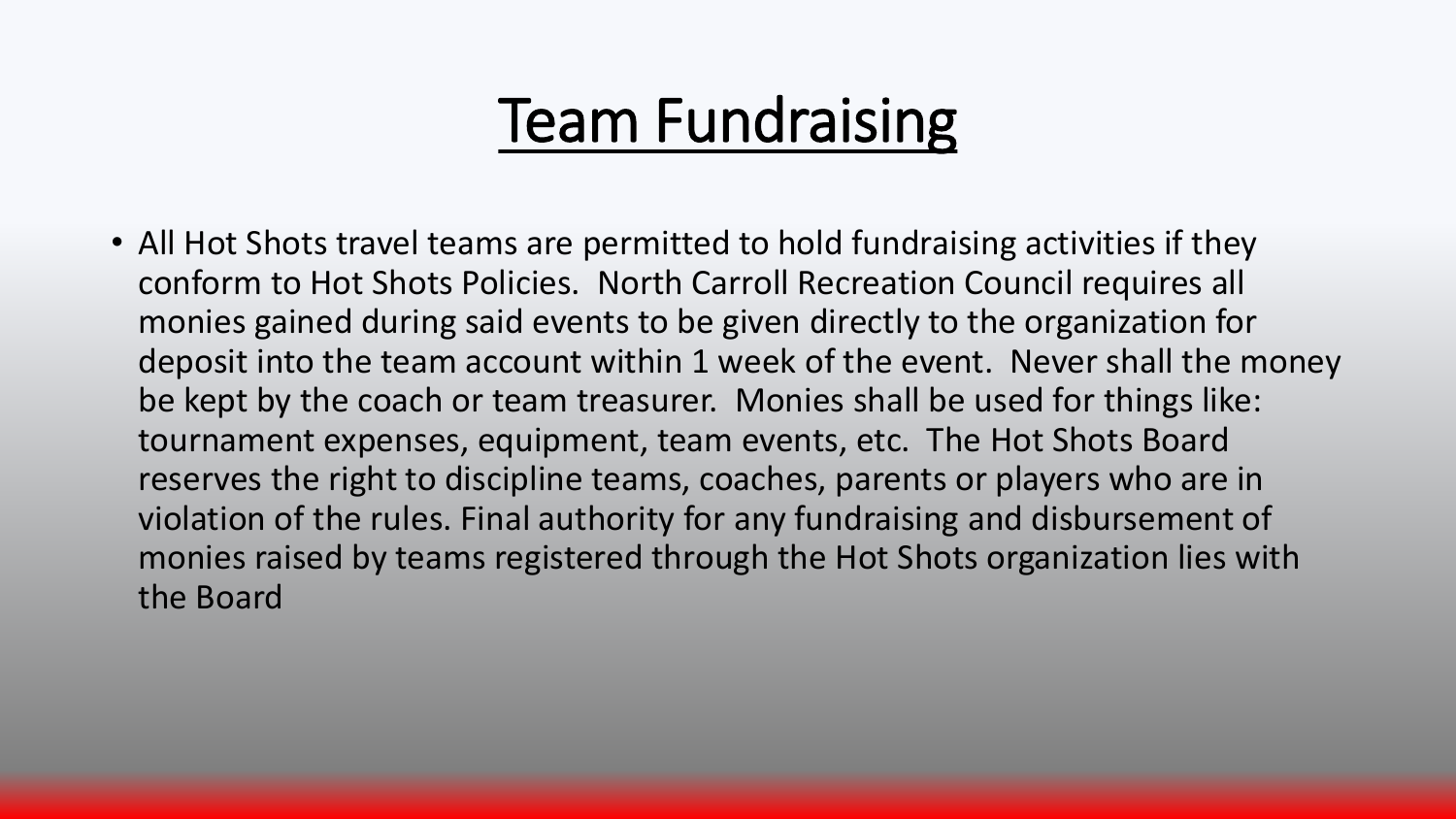### Team Fundraising (continued)

#### **Participation:**

- Parents must be made aware that participation in fundraising does not determine position on a team or within the organization.
- Participation in team fundraising is not mandatory, however the decision not to participate in any fundraising events may require the member to present money in any team purchases. An available option of opting out of the fundraising activities by purchasing sought after items must be presented to the parents by the coach or designee.
- It is the coach's responsibility to ensure that no player be discriminated against if they, or the players parents do not take part in the fundraising effort. No player shall be denied playing time or be subject to any discipline action for lack of participation in team fundraising.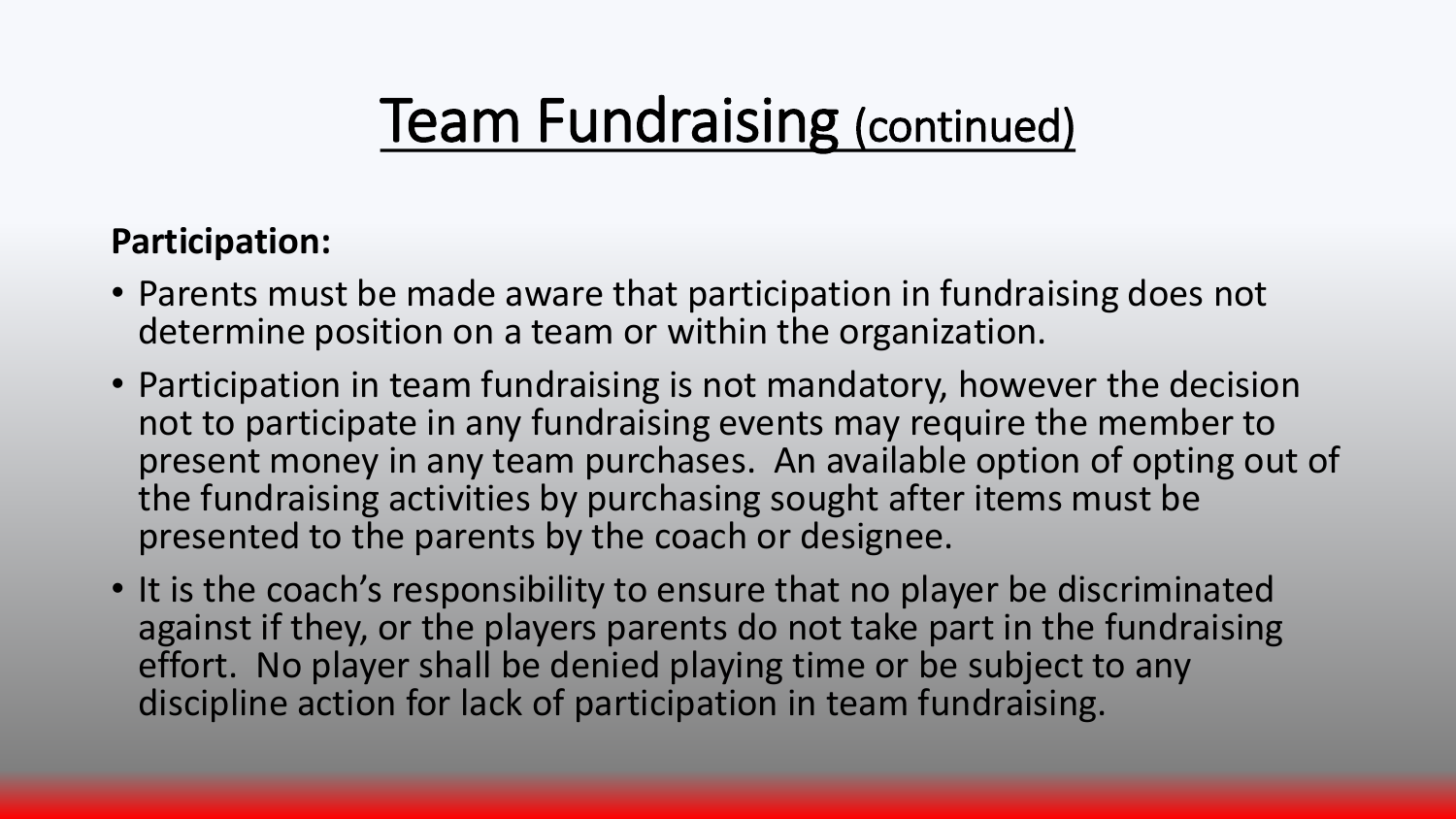# Coaches Responsibilities

- Coaches, assistants and team moms need to pass a yearly background check.
- A minimum of 2 qualified volunteers and/or members of the Coaching staff are required to be CPR/AED certified per team. Proof must be submitted to the board.
- Coaches are required to represent the Hot Shots organization in a professional and positive manner at all times.
- Coaches must spearhead all fundraising activities in regards to the Hot Shots organization.
- Coaches are responsible for all pre and post field maintenance for games, practices and tournaments.
- Coaches are responsible for maintaining control of the sidelines, benches and field (parents, players, and coaching staff)
- Coaches/board members have the responsibility to follow all CCRP, NCRC and Hot Shots policies including but not limited to : lightning/thunder, inclement weather, concussion, Zero tolerance and COVID-19. Coaches/board members also have the final say in determining if a player can participate in any activities related to the Hot Shots.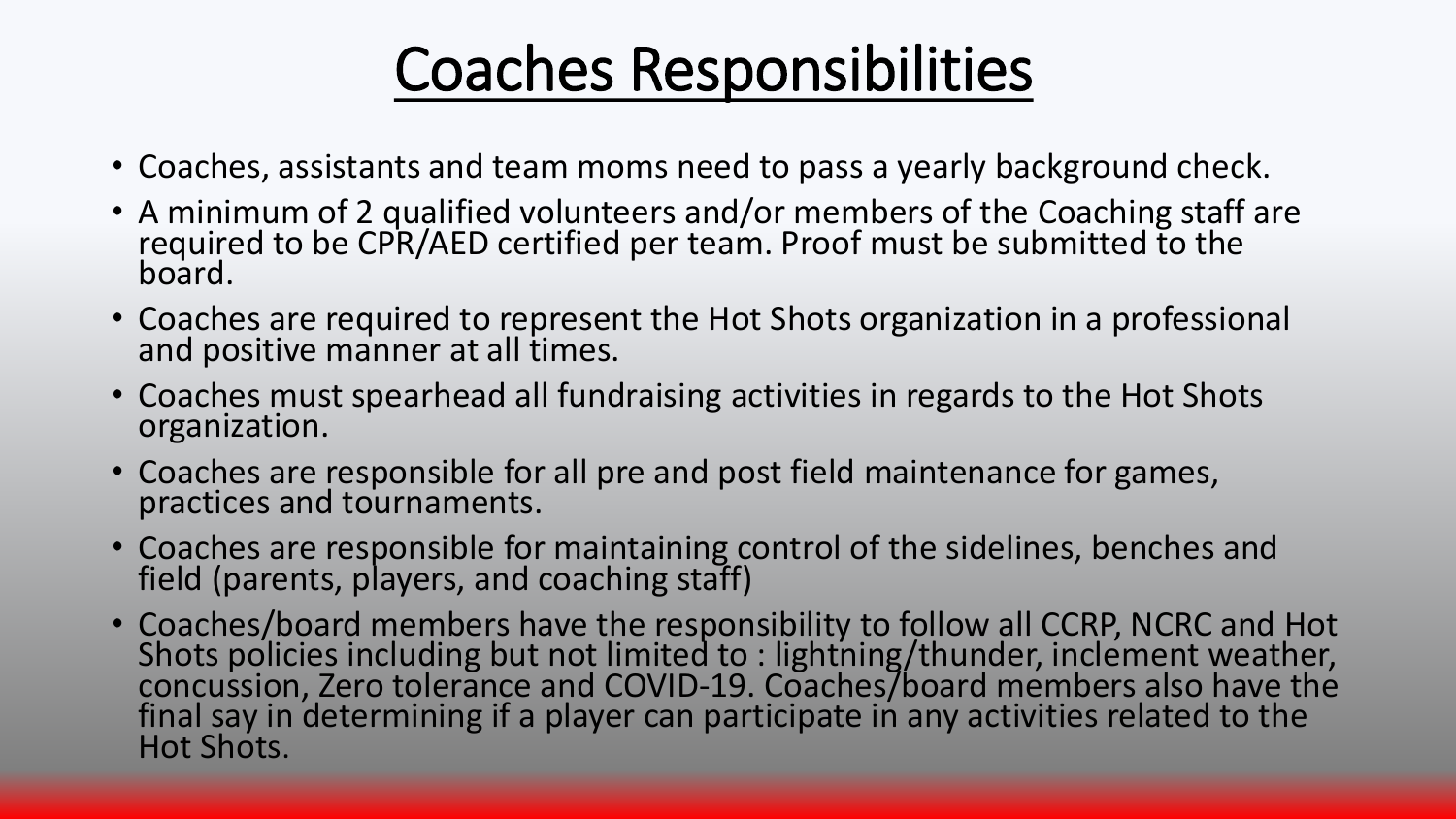### Miscellaneous and FYI

#### **Sponsorship:**

- Individual Any player that brings in sponsorships will receive 100% of funds towards registration dues up to the total amount due.
- Team Team sponsorship money will go directly to team funds. All team fundraising expenses need approval from the board prior to use.

#### **Playing time:**

• As a travel team participant, coaches are NOT required to guarantee playing time. Each coach will cover their expectations of their players.

#### **Indoor Practices:**

• Reminder to all parents: If you choose to be in the gym during practice, you are at your own risk of injury and we are not responsible.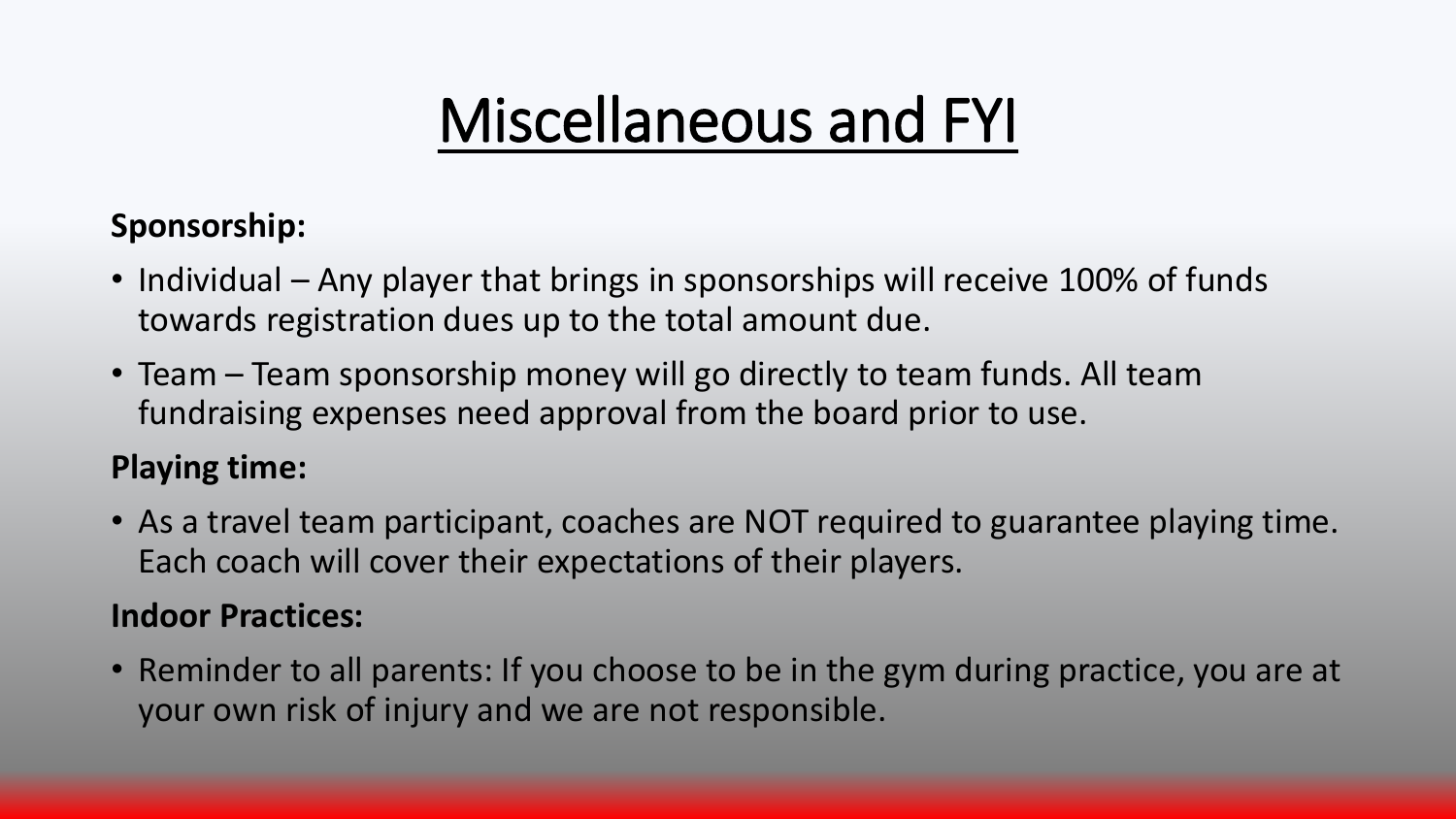#### Miscellaneous & FYI (cont.)

- **Field A – private property signs- The condos have asked they we stay off of their property unless permission has been granted.**
- **Driving on the fields- vehicles should not be on the fields unless picking up or delivering equipment. If the ground is wet and soft please do not drive on the fields.**
- **There will be two options to purchase spirit wear. The links can be found on our web page.**

**Wilson Great Moments- traditional screen printed items**

**League Outfitters- sublimated items similar to team uniforms**

• **Due to COVID-19 families, players and coaches are expected to be flexible with changes put in place by NCRC and Recs &Parks**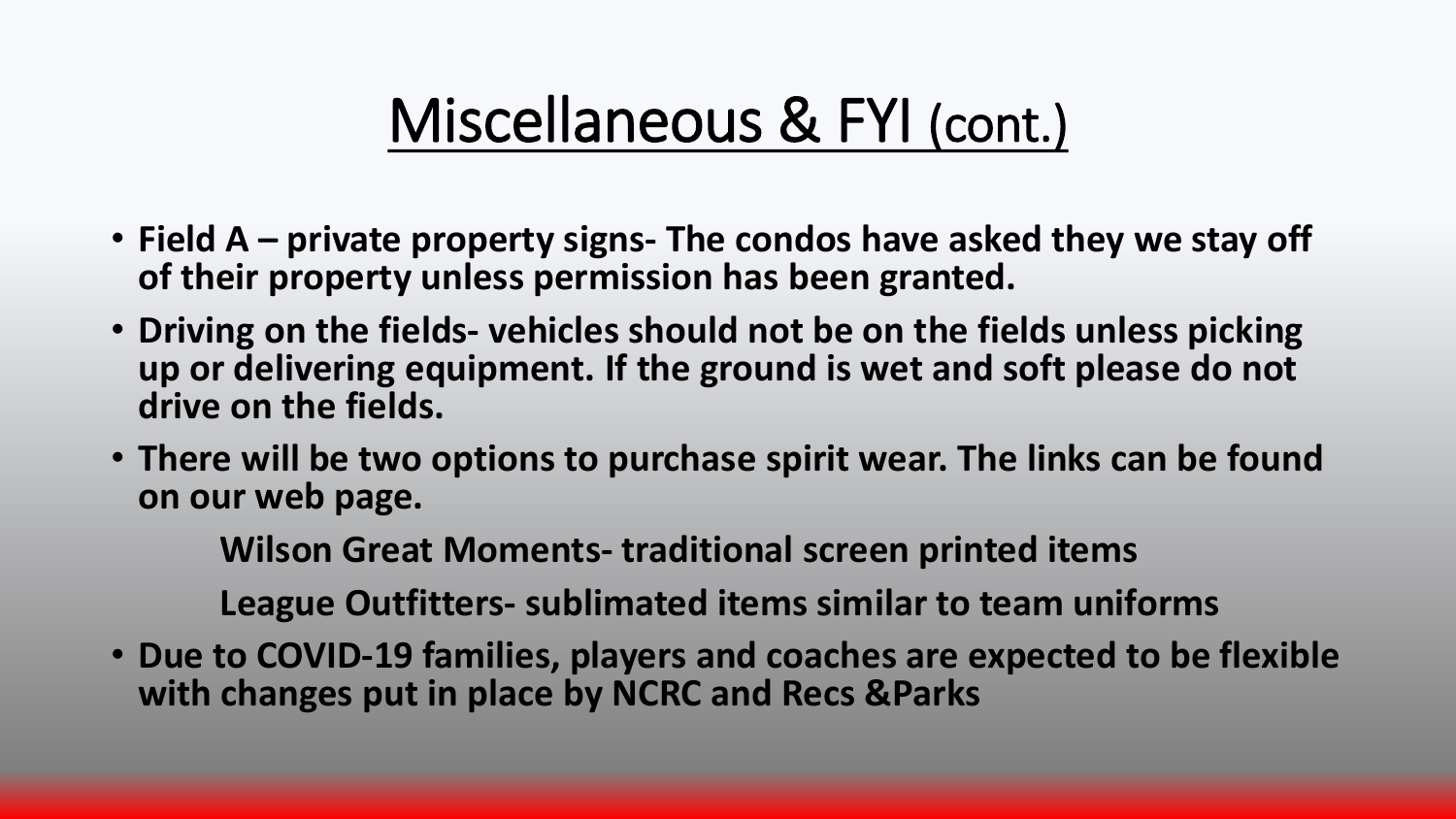### Miscellaneous & FYI (cont.)

- Players who would like to play up an age bracket will need to be independently evaluated by a group of coaches not directly effected prior to an offer being submitted to the player. Players who are currently playing up in an age bracket are grandfathered in.
- Once a player commits to a team she is not able to switch to another team until after the season unless they have approval of the head coach of both teams and the president of the Hot Shots. This will be done in the best interest of the ballplayer. Registration fees paid will stay with the original team.
- If a coach needs a guest player from another Hot Shot's team they must ask the coach prior to approaching a player.
- The Hot Shots colors are navy, gray and white
- Teams will be registered as Hot Shots Fastpitch Softball and are no longer to print team names on apparel.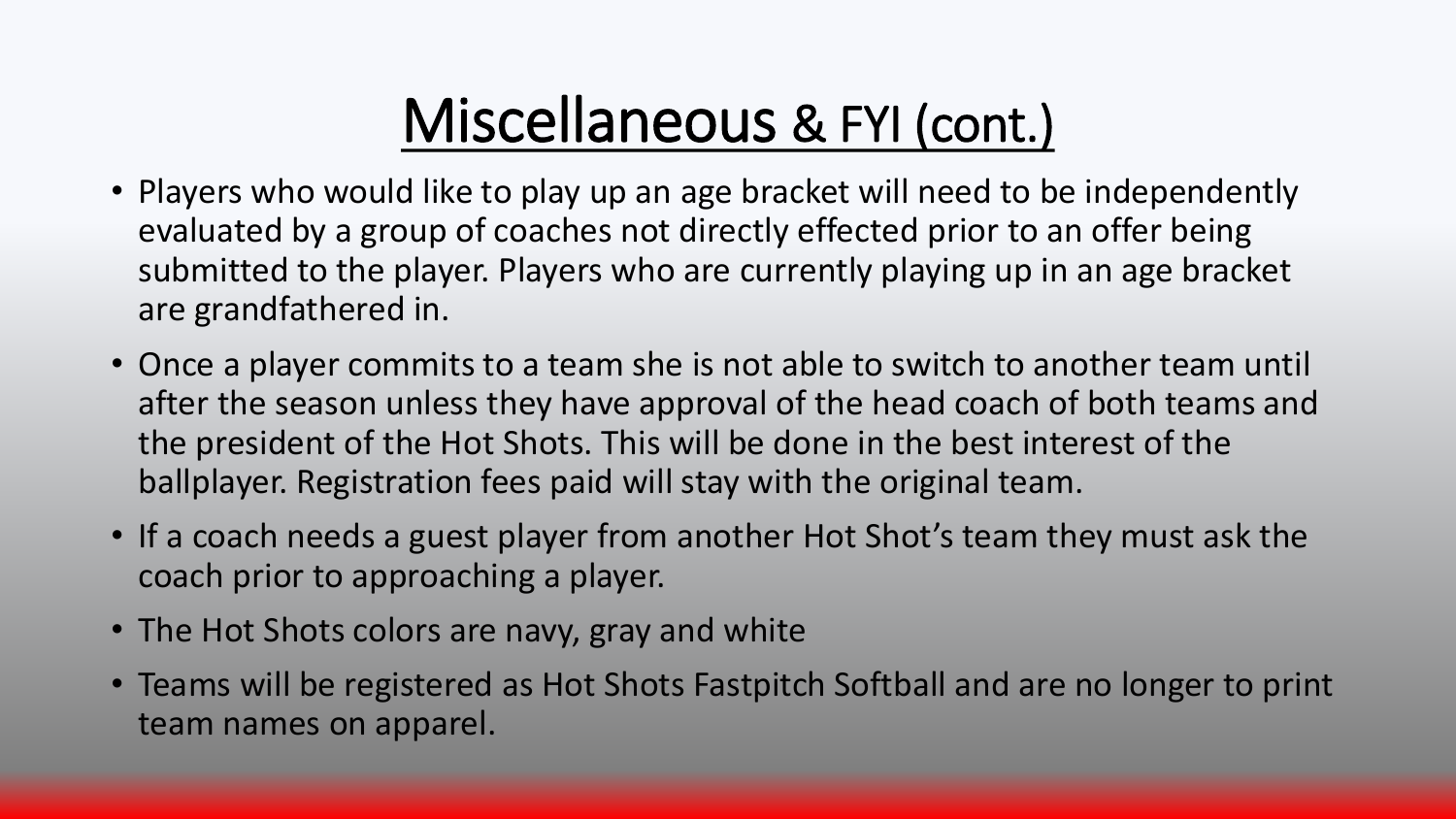# Uniforms

- Uniforms are not included as part of the registration fee
- Uniforms will be ordered from the team store link. This will be provided to each player. On the team store there will be items required for wear as well as optional items. Requirements will be dependent on each team. If a player's uniform from the previous season still fits, new ones are not required unless there has been a change in the design.
- Players must wear the uniforms from the team store. Teams are not to order different uniforms without permission from the board.
- Rec players will be provided one shirt by the organization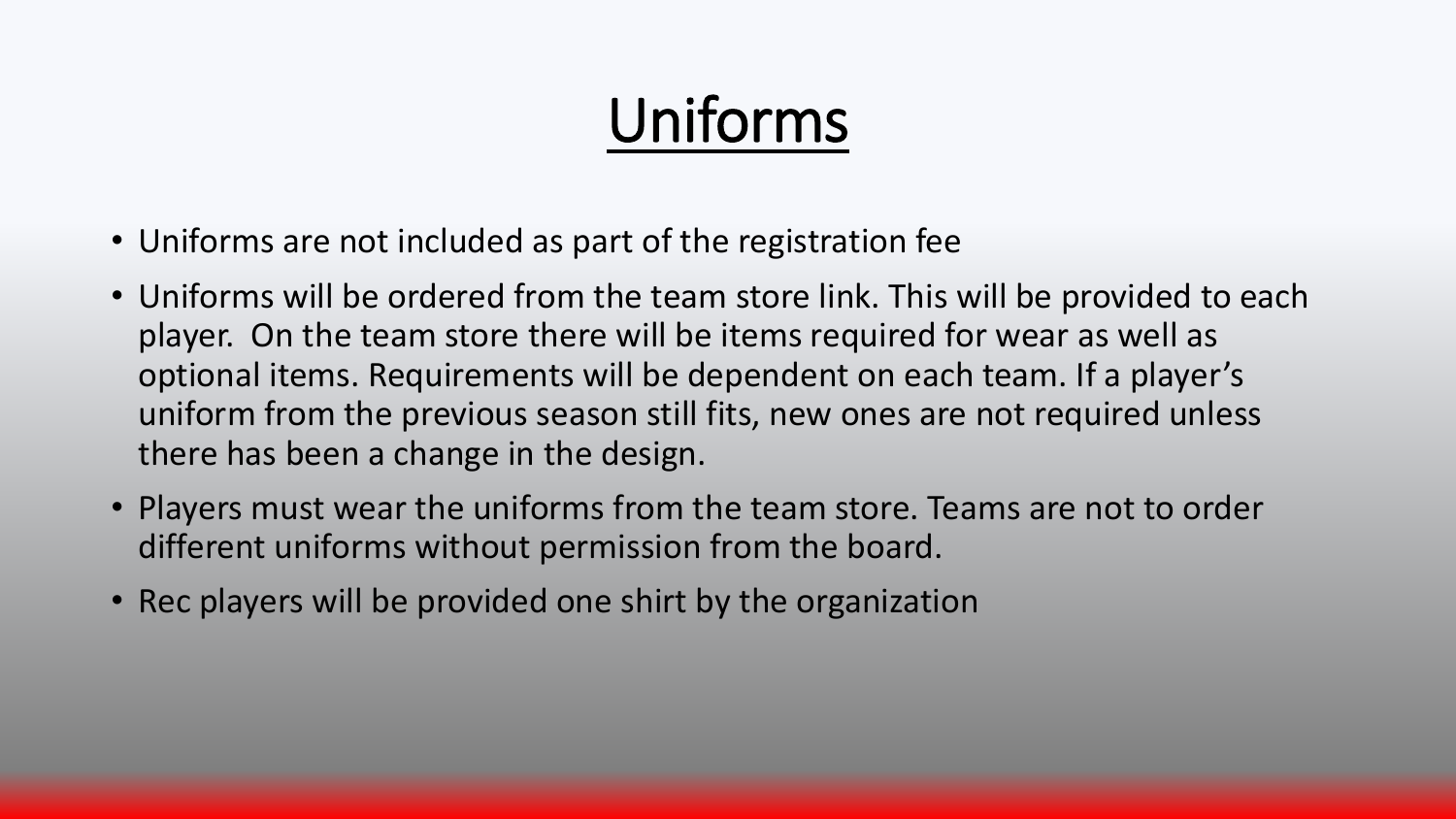#### Zero Tolerance

#### **Hot Shots Policy**

• In coordination of the North Carroll Recreation Council the Hot Shots organization expands upon those standards and will not tolerate bullying, discrimination, or harassment of any kind from its coaches, parents, players or spectators. The Board of Directors holds the right to discipline, suspend, or remove any coach, parent, player or spectator to keep the integrity of the program.

#### **NCRC Policy**

• Zero Tolerance Policy on Abusive Behavior the purpose of this policy being implemented is to eliminate abuse of NCRC coaches, referees/umpires, or volunteers by adult spectators; both physical and verbal, and to discourage public dissent of same. The purpose is to make clear that verbal abuse or overtly unjustified or unproven negative criticism of NCRC coaches, referees/umpires, or volunteers is as unacceptable as verbal abuse or physical altercation and to adopt basic standard sanctions for improper conduct. Even though public dissent may not be considered abuse it is not in keeping with the principles of a positive participation environment for our youth in teaching good sportsmanship and therefore will not be tolerated.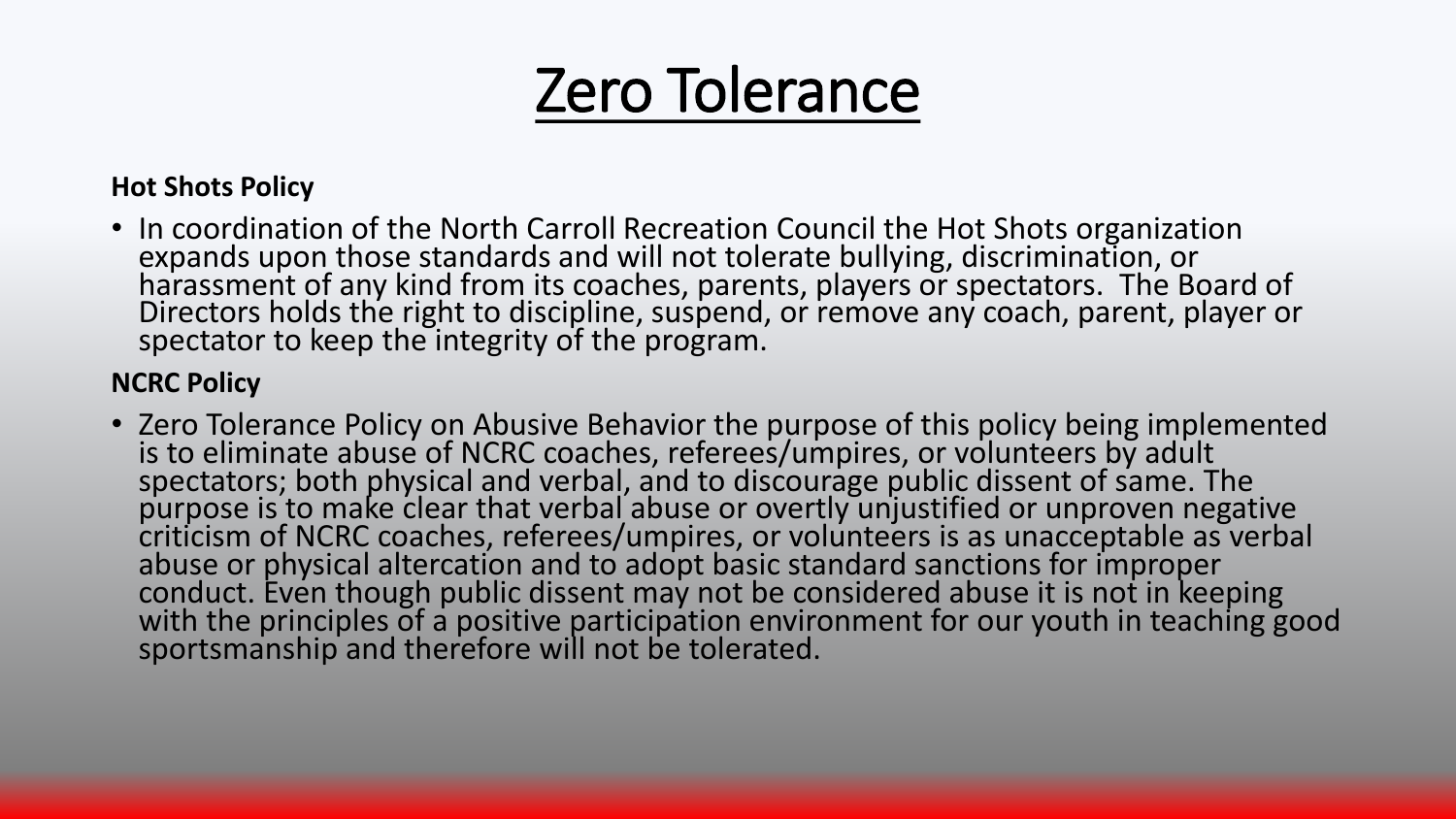### Zero Tolerance (continued)

- This policy is not intended to imply that all NCRC representatives, coaches, referees/umpires, or volunteers are always right and the adult spectator is always wrong. However, we must remember that the focus of the service we bring forward for the community is focused on providing a fun and rewarding experience for our youth participants.
- There are appropriate avenues for spectators to share concerns about the quality of coaching, officiating, or volunteerism. Each NCRC Program has a Program Coordinator in charge and will hear any constructive comments on coaches, referees/umpires, or volunteers. As well, the NCRC has an Executive Board and Grievance Committee that have the responsibility to objectively hear and consider any constructive criticism.
- The Zero Tolerance Policy on Abuse Behavior highlights the procedures we hope our adult spectators follow. More importantly, abuse or dissent of youth referees will be held to a more sever standard.
- Guidelines for disciplinary action range from a one-week suspension for verbal abuse to expulsion from participation with any NCRC Program for egregious offenses.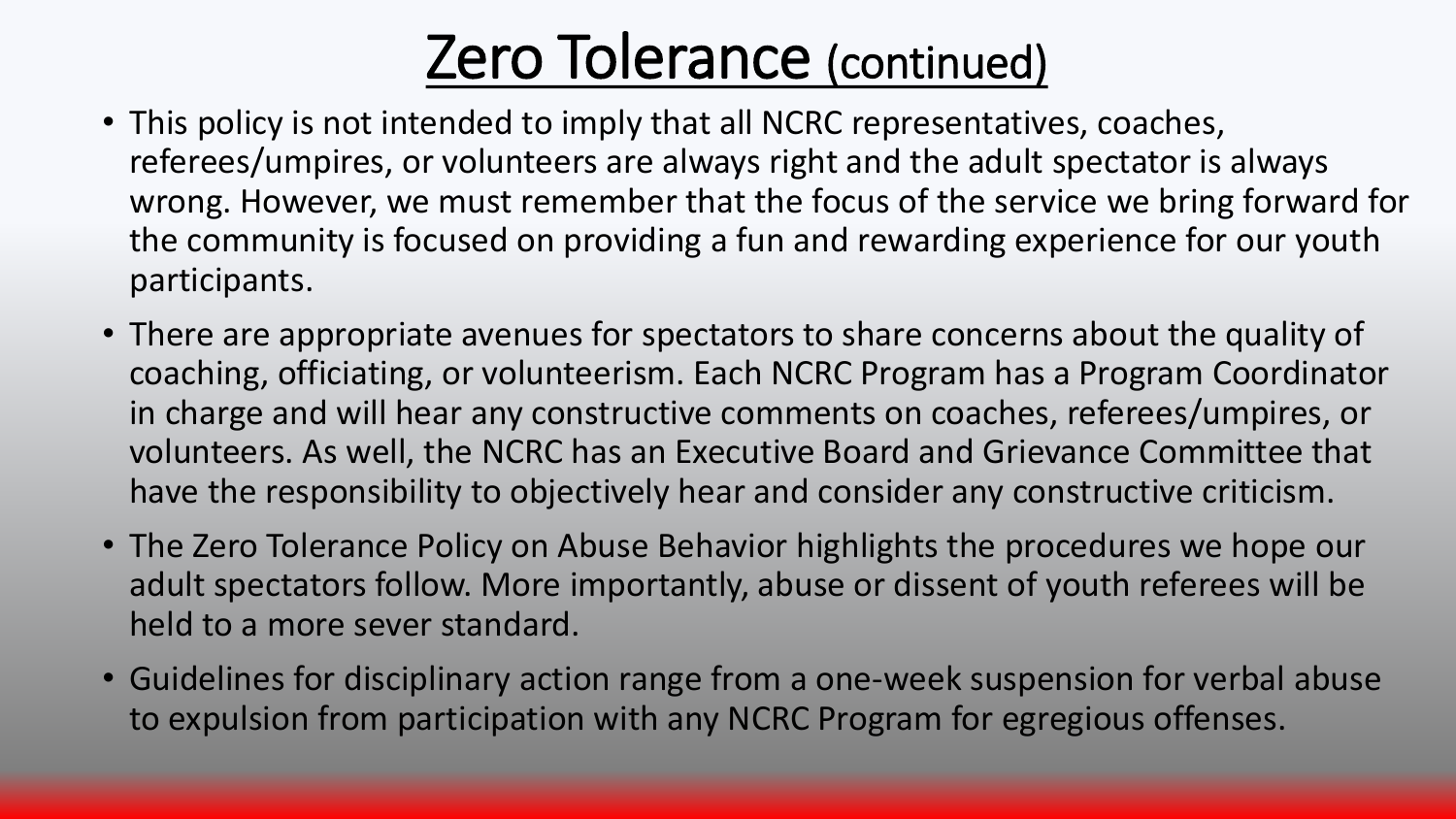# Makenzee George Scholarship



This scholarship is sponsored by the Hot Shots organization in memory of Makenzee George. Makenzee was a member of the Hot Shots Family for several years. In 2017 she tragically lost her life in a car accident at the young age of 17. If you ask anyone that knew her , they will tell you that softball was her passion.

The Hot Shots awards a \$1000 Scholarship to a high school senior who has played softball for our organization for at least two years.

In order to fund the scholarship we will be holding a couple of fundraising events. Please keep an eye out for those dates.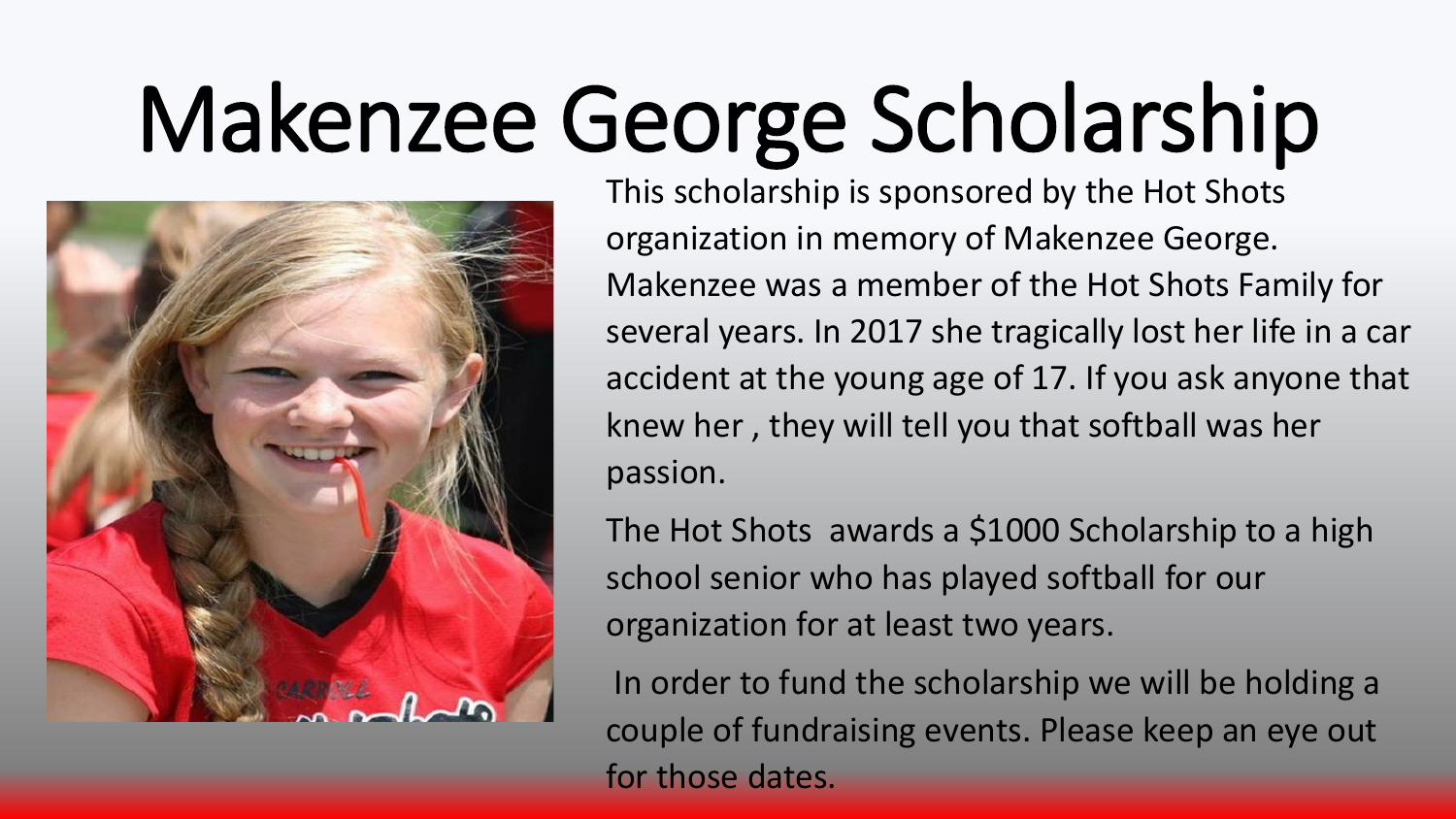### Hot Shots Annual Events

#### • **Golf Tournament at Oakmont Golf Course**

The 2020 Golf Tournament will be held on Friday 10/2/20 This tournament is open to all Hot Shot's families & the community.

• **Pictures**

Pictures will be held at Hampstead Elementary School date TBA

• **Crab Feast**

The 2020 Crab Feast is scheduled for Saturday 10/24/20 and is being held at the Hampstead Volunteer Fire Department

• **Bingo**

Held at Hampstead Volunteer Fire Department will be held Saturday 11/21/20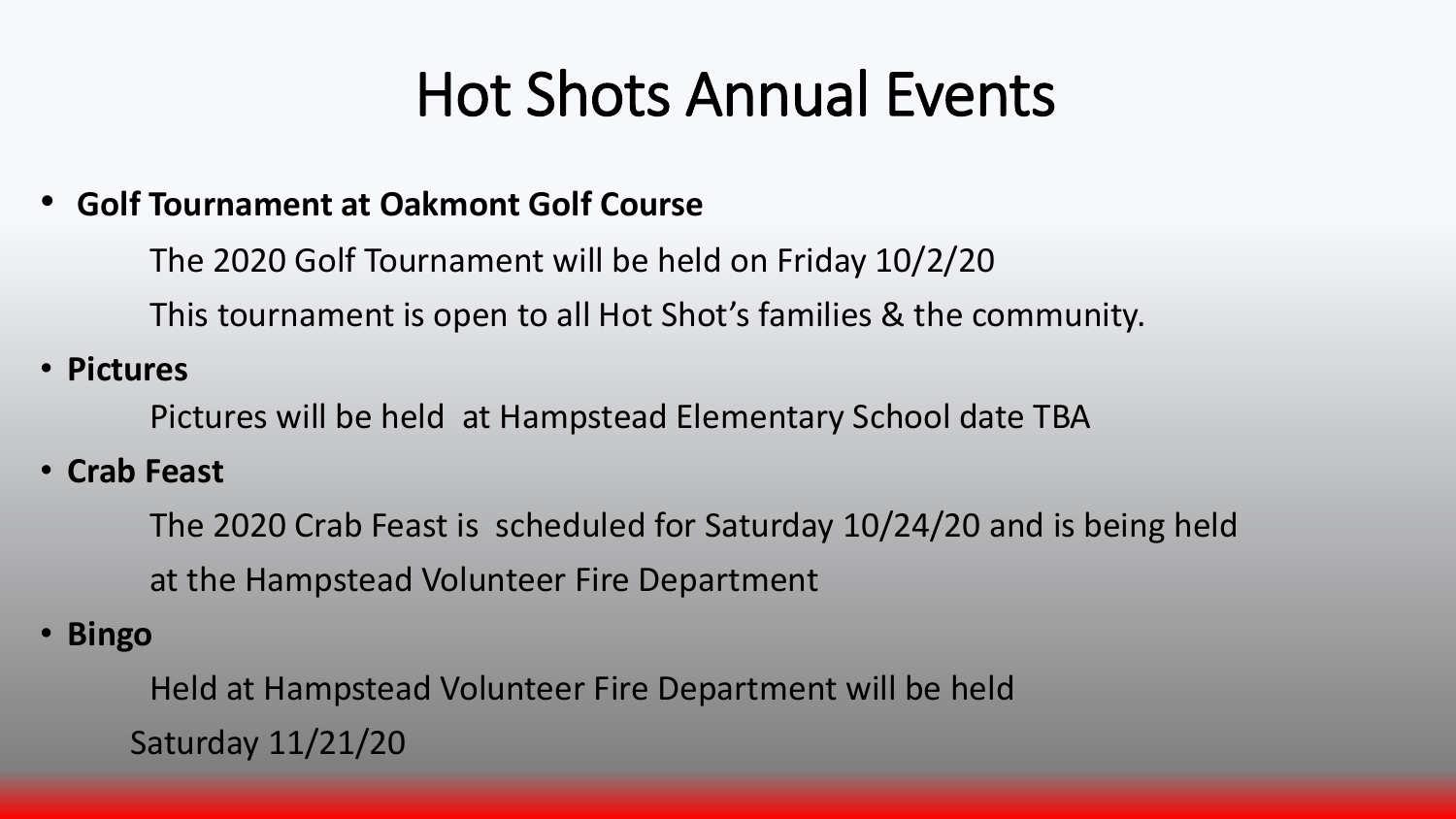# Please like our page and follow us on Facebook





North Carroll Hot Shots Fastpitch



Sports Club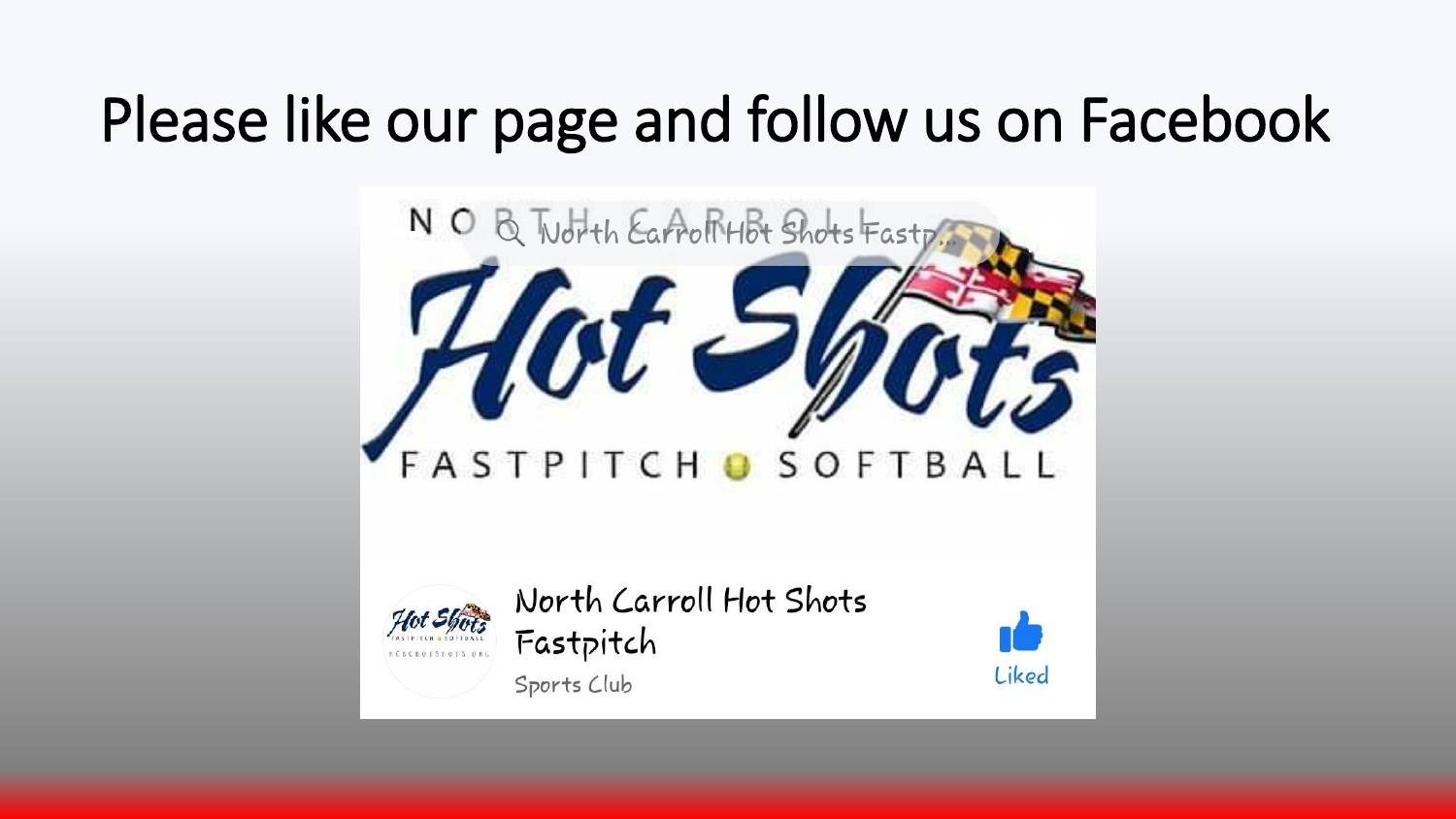#### Throughout the year we will be showcasing different players from the Hot Shots



#### **PLAYER PROFILE**

The player profile will be posted on the Hot Shots Facebook page biweekly. A picture that you provide will accompany the profile. Please email a picture of your daughter(s) that associates to softball to Lisa Sims at lisas.hotshots@gmail.com with your child's name in the subject. The player profile is strictly optional. Please hand the forms back into your head coach and send the picture by April 1<sup>c</sup>.

<u> 1989 - Johann Stein, mars an deutscher Stein und der Stein und der Stein und der Stein und der Stein und der</u>

<u> 1989 - Johann Barn, amerikansk politiker (</u> the control of the control of the control of the control of the control of the control of

<u> 1989 - Johann Stein, mars an deus Amerikaansk kommunister (</u>

the control of the control of the control of

<u> 1990 - Johann Barbara, martin a</u>

Name:

Age group: \_\_\_\_\_\_\_\_\_\_\_\_\_\_\_\_\_\_\_\_\_\_\_\_\_\_\_\_\_\_

What position(s) do you play? \_\_

What is your best softball memory? \_\_\_

What do you like most about being a Hot Shot? \_\_\_\_\_\_\_\_\_\_\_\_\_\_\_\_\_\_\_\_\_\_\_\_\_\_\_\_\_\_\_\_\_\_